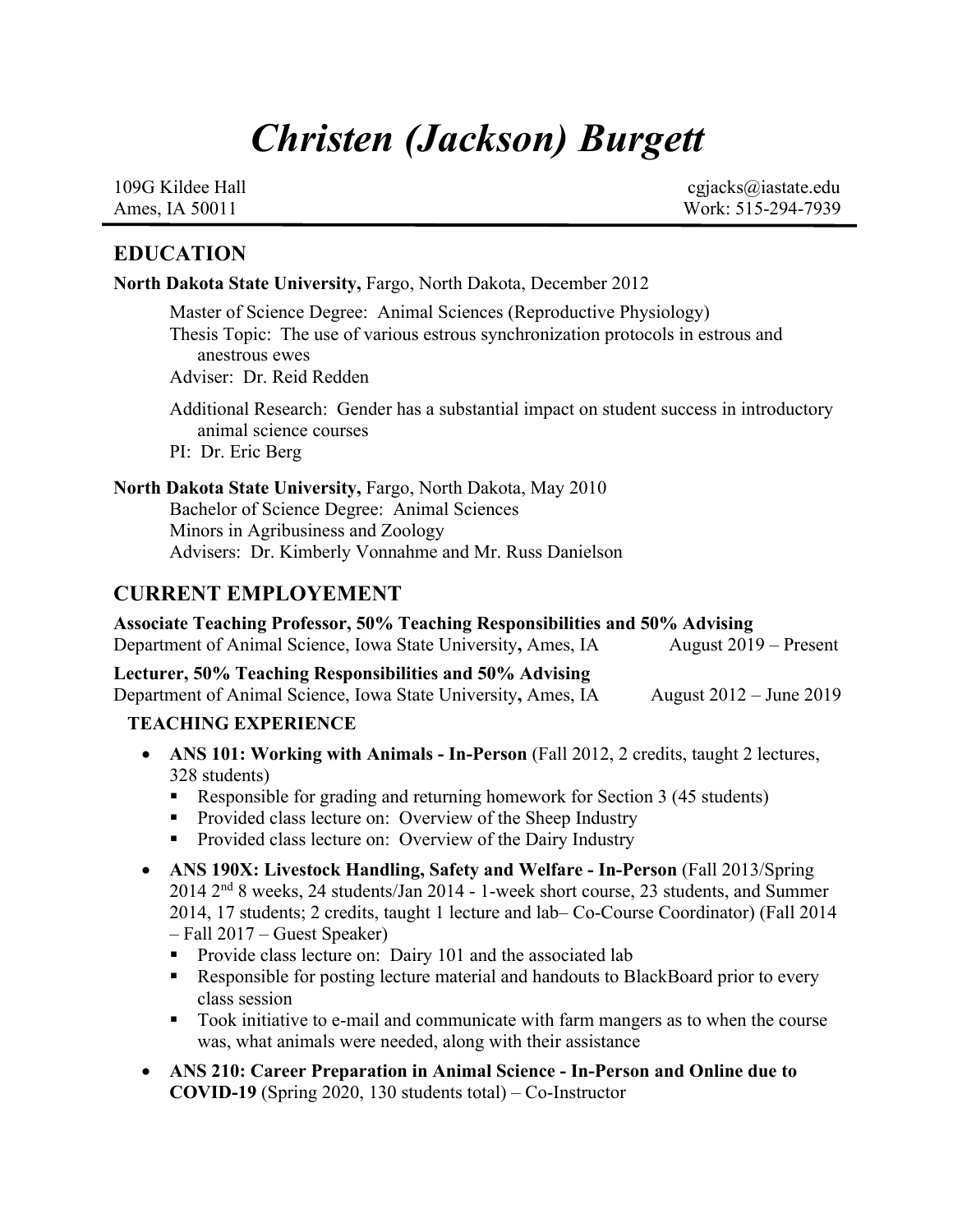- Transitioned 6 weeks of course content into an asynchronous online format via Canvas
- Developed 7 online quizzes totaling 131 questions
- Utilized 2 previously recorded videos for course content and had 5 guest presenters record new content for the course
- Posted additional supplemental material including 14 YouTube videos and 15 related articles/weblinks
- **ANS 210: Career Preparation in Animal Science - In-Person** (Spring 2013, 60 students in section, 120 students total; Fall 2013, 80 students in section, 160 students total; Spring 2014, 77 students in section, 155 students total; Fall 2014, 83 students in section, 163 student total; Spring 2015, 80 students in section, 160 total; Fall 2015, 80 students in section, 160 total; Spring 2016, 80 students in each section, 160 total; Spring 2017, 75 students in section, 145 students total, Fall 2017, 140 students total; Spring 2018, 78 students in section, 109 students total; Spring 2019, 116 students total; Fall 2019, 133 students total) – Co-Instructor
	- Brought in numerous presenters to talk about life in the real world, finances/benefits, veterinary school and professional programs
	- Incorporated an industry/faculty panel of 4-5 individuals to answer students questions pertaining to professionalism and work place issues
	- Aid in the university's commitment to diversity training and education by bringing in the CALS LEAD IT Collective to discuss issues pertaining to diversity and inclusion
	- Taught information pertaining to cover letters, résumés, interviewing, and internships
	- Offer constructive feedback on cover letters and résumés through workshops held during class throughout the semester
- **ANS 210: Career Preparation in Animal Science – Asynchronous Online** (8-week course - Summer 2014, 39 students; Summer 2015, 40 students; Summer 2016, 40 students; Summer 2017, 31 students; Summer 2018, 33 students; Summer 2019, 24 students; Summer 2020, 37 students) – Sole-Instructor
	- Recorded lectures (PowerPoints with voiceover) through Camtasia Software § Update course material as needed
	- Integrated newly recorded presentations into summer 2019 online course such as: Career Exploration in ANS and CALS; Accepting the Job, the Importance of Internships, and Life as a PhD student.
	- Gathered various articles and videos for student viewing pertaining to a specific topic each week
	- Transferred material from BlackBoard to Canvas platform
	- Grade six course assignments  $\sim$ 90 hours total
- **ANS 235: Dairy Cattle Science – Asynchronous Online** (Fall 2020, 102 students; sole instructor, with an optional 2-hour lab once a week)
	- § 98 new videos total (55 lectures and 13 laboratory videos) developed equaling 33 hours and 30 minutes
		- § 70 videos (39 lectures) by Christen Burgett equaling 25 hours and 45 minutes
		- § 28 videos (16 lectures) by guest presenters equaling 7 hours and 45 minutes
	- For laboratory exercises 102 resources posted included newly created videos, YouTube videos, handouts, articles, and weblinks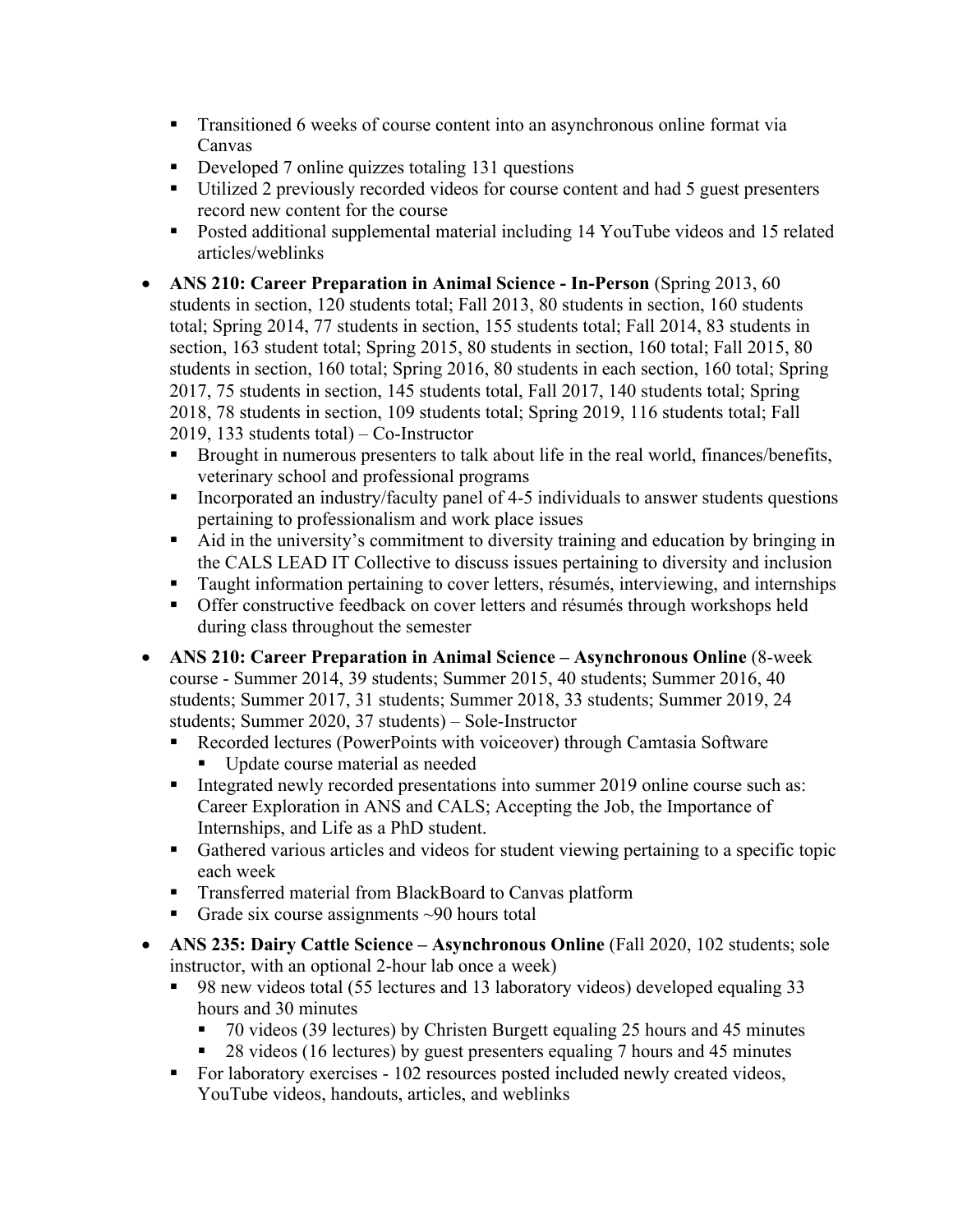- § 13 Low Stakes Quizzes were developed; 5 questions each for a total of 65 questions
- 5 new discussion board assignments were developed
- Created and posted 14 To Do Lists each week
- Designed and implemented a new independent Careers Presentation Project
- Converted and updated exams into Canvas totaling 175 questions
- Utilized plus/delta mid-semester classroom assessment for students to reflect on their learning
- Mentored and managed 9 undergraduate teaching assistants
- Article: Hands-on learning in Dairy Science
	- § https://www.ans.iastate.edu/hands-learning-dairy-science?fbclid=IwAR2Lq4coiUWHLJci6erYYl4jwbc4-VzHend7UEpI-VcBuaSgwKOP3h7JCE
- **ANS 235: Dairy Cattle Science – In Person** (Fall 2014, 106 students; Fall 2015, 100 students; Fall 2016, 108 students; Fall 2017, 110 students; Fall 2018, 111 students; Fall 2019, 100 students; sole instructor, 1-hr lecture twice a wk, with a 2-hr lab once a wk)
	- Brought in on average7 guest speakers
	- Implement Turn To Your Partner (TTYP) activities one to two times per class session
	- Supervised 9 Undergraduate Teaching Assistants who assisted in grading lab assignments and aided in facilitating lab material and activities
	- Utilize plus/delta mid-semester classroom assessment for students to reflect on their learning
	- Incorporated 2 new lab activities: Dairy Cattle Evaluation and a Dairy Cookery Lab
	- Teach both lecture and lab components of course (10 hours of in-class instruction per week)
- **ANS 235: Dairy Cattle Science – In Person** (Fall 2012, 84 students, provided 2 lectures; Fall 2013 taught 5 lectures, 88 students) – Co-Instructed with Dr. Lee Kilmer
	- Responsible for lab instruction for Section 2 (Fall 2012, 29 students; Fall 2013, 26 students)
	- Provided sole instruction for Lab 9 Reproductive Efficiency (Fall 2013)
	- Assisted with grading exams (33% of grading; Fall 2012 and 2013)
- **ANS 310X: Advanced Career Preparation in Animal Science – Graduate School Track – In Person** (8-week course, 1 credit, Pass/Fail, Spring 2014 – 5 students, Spring 2015 – 7 students; sole instructor)
	- Informed students about graduate school, admissions process, finding a program, etc.
	- Created a graduate student and faculty panel
- **ANS 332: Laboratory Methods in Animal Reproduction – In-Person** (Spring 2013, 17 students; Fall 2013, 18 students; Spring 2014, 18 students; sole instructor)
	- Created new anatomy diagrams with labeled parts to serve as supplemental material for course (Fall 2013)
	- Created and implemented Reproduction Quiz Bowl (Fall 2013)
	- Coordinated 2 class field trips to Hawkeye Breeders and Swine Genetics International (Fall 2013)
	- Procured a speaker from Trans Ova Genetics, organized a bull collection lab at the ISU College of Veterinary Medicine, implemented and created a new weigh-suckleweigh lab with lambs (Spring 2014)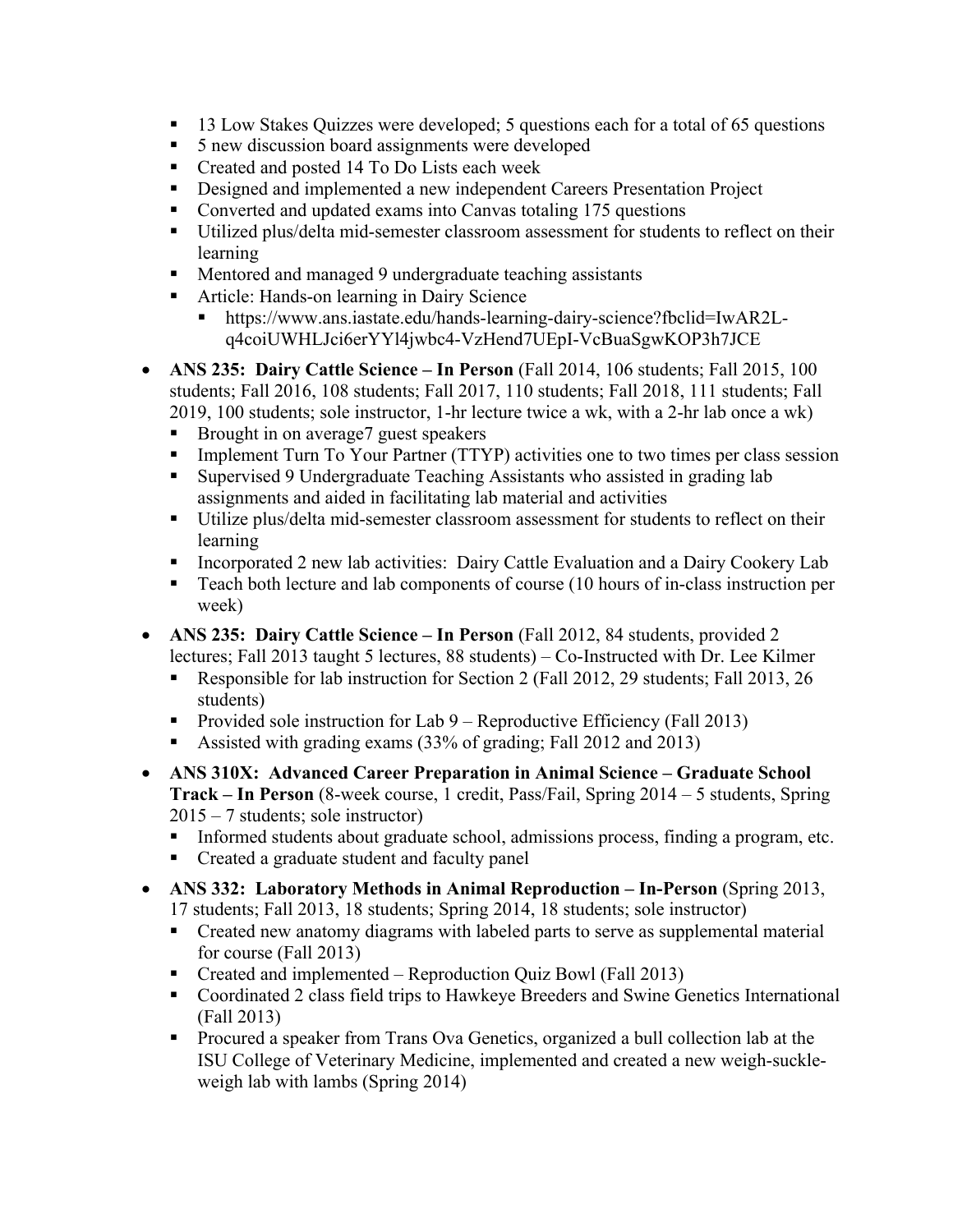- **ANS 335: Dairy Cattle Selection, In-Person and Online due to COVID-19** (Spring 2020, 9 students; Sole Instructor)
	- § Mentored 4 undergraduate teaching assistants
	- With the transition to online generated 44 picture classes for students to view online and created 44 summary videos explaining each picture class
	- Students delivered 9 sets of reasons once going online via written reasons, audio reasons, recorded reasons and "live" reasons via WebEx
- **ANS 335: Dairy Cattle Selection – In-Person** (Spring 2013, 10 students, Spring 2014, 19 students, Co-Instructor; Spring 2015, 14 students; Spring 2016, 13 students; Spring 2017, 14 students; Spring 2018, 19 students; Spring 2019, 10 students; Sole Instructor)
	- Listen and critique reasons
	- Select and organize both live and multi-media classes to judge
	- Since 2018, brought in Lars Sivesind from Select Sires to discuss Linear Evaluation
	- Coordinated course field trip to Stillwater, OK in 2018 so students could compete in the Youth and Collegiate Dairy Cattle Judging Contest being hosted by the Oklahoma State Dairy Science Club in conjunction with the Southern Spring National Holstein and Jersey Show
		- o 18 students competed in the contest
		- o 13 students attended the Braum's Dairy tour in Tuttle, OK
			- The Braum family operates Braum's Dairy which is a 12,000 cow dairy with 260 retail stores that market their milk, ice cream, and hamburgers
	- § Planned and facilitated annual judging field trip to Yarrabee Farms and Lyon's Jerseys (2013-2018)
	- Utilize the help of several undergraduate teaching assistants who help share the work load of providing feedback on written and oral reasons
- § **ANS 399A: Animal Science Internship Experience – Asynchronous Online**,

Internship Coordinator (Fall 2013, 31 students; Spring 2014, 3 students; Fall 2014, 26 students; Spring 2015, 5 students; Fall 2015, 43 students; Fall 2016, 32 students; Fall 2017, 37 students; Fall 2018, 17 students; Fall 2019, 16 students; Fall 2020, 7 students)

- Send out cooperator final evaluations
- Posted internship monitor slides to the monitors throughout Kildee and on the Animal Science Department Facebook page with upcoming internships and job opportunities
- Transferred course material from BlackBoard to Canvas
- § Graded internship bi-weekly journals and reflections, oral presentations, and scientific papers
	- $\circ$  ~30 hours of grading
- § **ANS 475B: Dairy Cattle Judging Team** (Fall 2012 and 2013 Assistant Coach, Fall 2014 – Present – Head Coach Senior and Junior Teams; Assistant Coach Fall 2018 and Fall 2019, Matt Henkes, Luana, IA)
	- Continue cultivating and leading the dairy judging program at Iowa State University
	- Create, implement, and oversee dairy judging team budget of  $~\$21,000.00$ 
		- o Team planned and implemented first fundraising event at Pizza Ranch in October 2019: \$397.48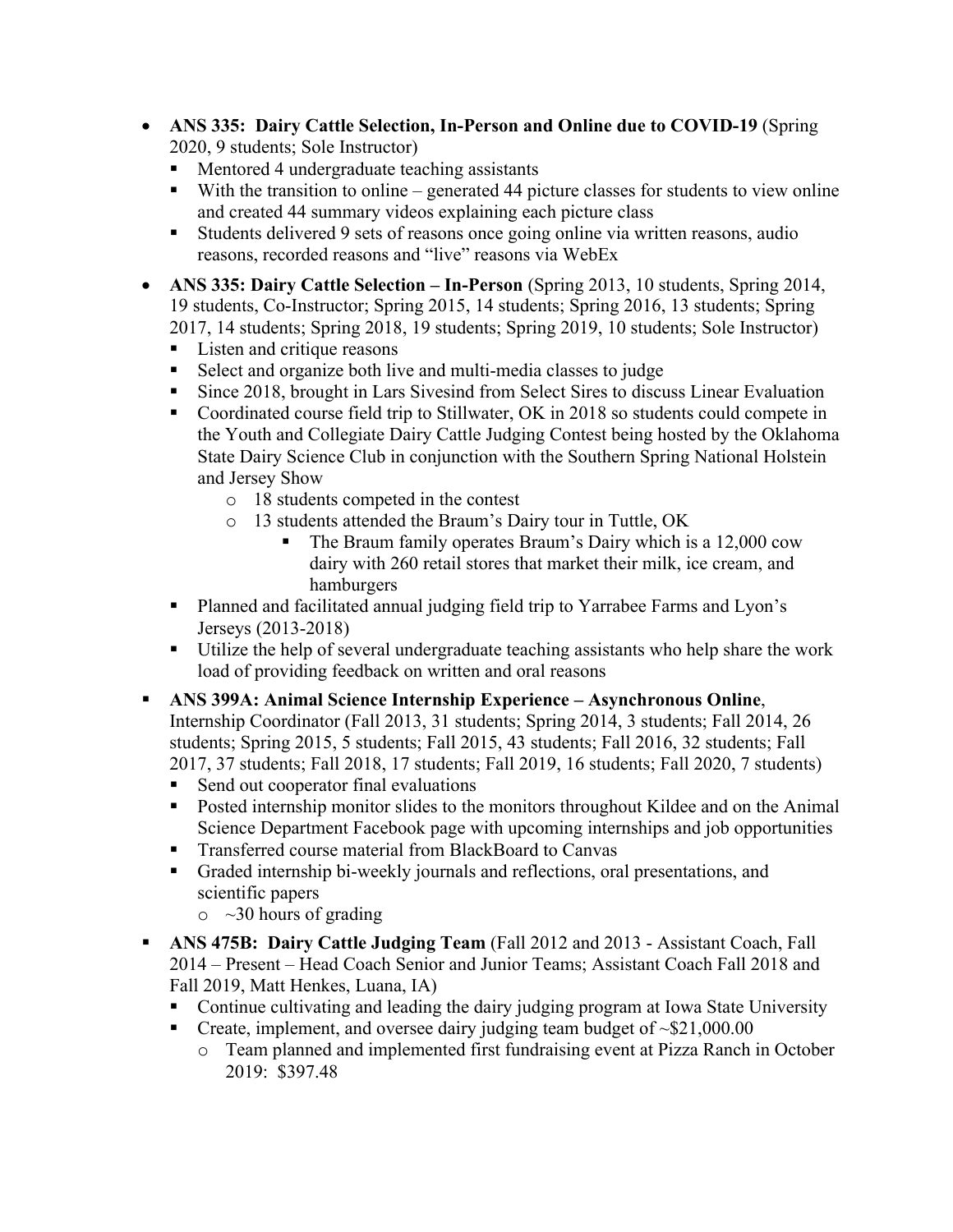- Judging team members helped created dairy judging resources for the Tri-State Dairy Youth Expo Virtual Event: September 2020
	- o https://www.extension.iastate.edu/dairyteam/tri-state-dairy-youth-expo-trainingmaterials
- Teach judging team members dairy cattle evaluation, oral reasoning, and life skills
- Make hotel arrangements, reserve vans from transportation services and submit contest registration forms
- Knowledgeable about travel reimbursement process through WorkDay
- § Practice at dairies throughout the state and country and engage with producers
- Listen to oral reasons on Mondays and Tuesdays and provide constructive feedback (7-10 hours per week)
- Develop confidence in students and motivate team members toward a common goal
- Competed in the Central Star Judging Contest, Viroqua, WI; World Dairy Expo, Madison, WI; and the North American International Livestock Exposition, Louisville, KY.
	- $\circ$  3<sup>rd</sup> Place Team Overall and 3<sup>rd</sup> High Individual Overall Viroqua, WI 2019
	- $\circ$  4<sup>th</sup> Place Team Overall and 6<sup>th</sup>, 18<sup>th</sup>, and 22<sup>nd</sup> High Individuals Overall Madison, WI 2019 (3 All-Americans)
- Scheduled team photo at Pete Tekippe Photography in Story City, IA
- Promoted team accomplishments by submitting write-ups for the Departmental Annual Newsletter
- **ANS 475F: Dairy Challenge** (Spring 2014 Assistant Coach, took 9 students to Fort Wayne, IN for the Dairy Challenge Academy; Spring 2015, 5 students – Coach)
	- Met with team twice a week for practice
	- Took 4 team members and 1 Academy participant to Syracuse, NY

# **INTERNATIONAL EXPERIENCE**

- **ANS 496/ANS 497A: Agricultural Travel Preparation Course and Study Abroad Trip to France, Switzerland, and Italy** (Co-Instructor Spring 2014, Co-Travel Leader May  $10^{th} - 26^{th}$ , 2014; 30 students)
	- Served as a co-leader alongside Dr. Lee Kilmer and Dr. Jodi Sterle
	- Implemented class assignment, Products and Food Dishes "At-A-Glance"
	- § Created flashcard books for Products and Food Dishes, Breeds of Livestock, and Livestock in Art
	- Immersed in local cultures and learned about agriculture abroad, in particular:
		- o Received an overview of the French animal industry from numerous speakers from the French Livestock Institute
		- o Toured various livestock operations (dairy, beef, dairy sheep/goat, swine, and water buffalo farms along with an organic dairy cattle/goat farm)
		- o Learned about olive oil and wine production and artisan cheese making
		- o Toured an Artificial Insemination facility in northern Italy
- **ANS 496/ANS 497A: Agricultural Travel Preparation Course and Study Abroad Trip to Ethiopia** (Co-Instructor Spring 2013, Co-Travel Leader May 14<sup>th</sup> – 31<sup>st</sup>, 2013; 16 students)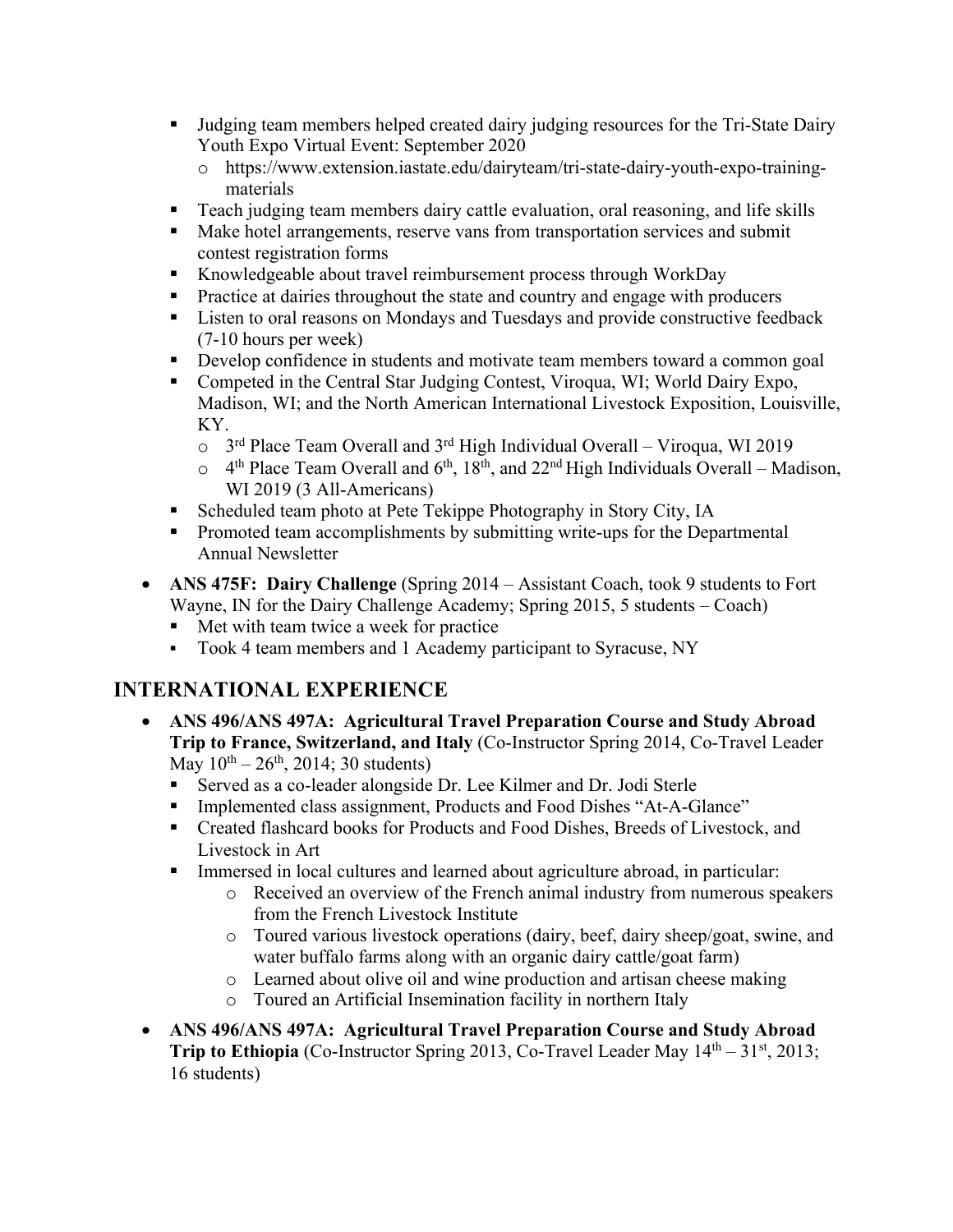- Assisted Dr. Awoke Dollisso in creating a class schedule and individual project ideas for the spring semester travel prep course and once abroad we:
	- o Interacted with agriculture students from Hawassa University
	- o Toured various dairy, sheep/goat, and poultry farms and learned about other facets of agricultural production such as coffee, bell peppers, and cut flowers
	- o Learned about various crop production cycles and how they contribute to the global markets
	- o Visited the International Livestock Research Institute (ILRI)
	- o Immersed in Ethiopian culture ranging from modern dance and music to spending a day with the nomadic and primitive Hammer Tribe

## **INVITED PRESENTATIONS**

- § **Central Iowa Women in Agribusiness –** March 2019
	- § Served as a panelist alongside Dr. Aileen Keating
	- We offered our insights and stories about being women faculty members in the Department of Animal Science and answered questions from the group
		- § *"This [Aileen and Christen] was the highlight of the afternoon for me! It makes me proud that "my" Iowa State has these competent women in place as role models and research leaders. I know not all of us in the group are research focused, but I could have spent the whole afternoon talking science and educational psychology."*
		- § https://www.extension.iastate.edu/womeninag/networking-campus
- § **ANS 110: Orientation in Animal Science** (Fall 2014, 2015)
	- "Simple steps to a successful cover letter and rockin' résumé"
- § **ANS 110: Orientation in Animal Science** (Fall 2016, 2017, 2018)
	- Internship Basics
- § **ANS 114: Survey of the Animal Industry** 
	- Overview of the Dairy Industry (Fall 2012, 2014, 2016, 2017 and Spring 2013, 2014, 2015, 2016, 2017, 2018)
- § **ANS 331: Domestic Animal Reproduction** 
	- Mammalian Embryonic Development (Fall 2012)
	- Differentiation of the male and female reproductive tracts (Fall 2012)
	- Fertilization (Fall 2012)
- **ANS 334: Embryo Transfer Lab** 
	- Created worksheet: Guide to Handling Frozen Semen and Embryos (Fall 2012)
- **ANS 399A: Animal Science Internship Experience**, Internship Coordinator (Spring 2013 and 2014, Fall 2013 and 2014)
	- Guest Speaker in ANS 110: Internships: "Where do I begin to look?"
- **ANS 429: Sheep Systems Management** Sheep Reproduction (Spring 2020)
- **Iowa 4H Animal Science/Veterinary Medicine Youth Camp** (Summer 2014)
	- Careers Where will you go?
	- $\sim 60$  youth,  $6^{th} 12^{th}$  grade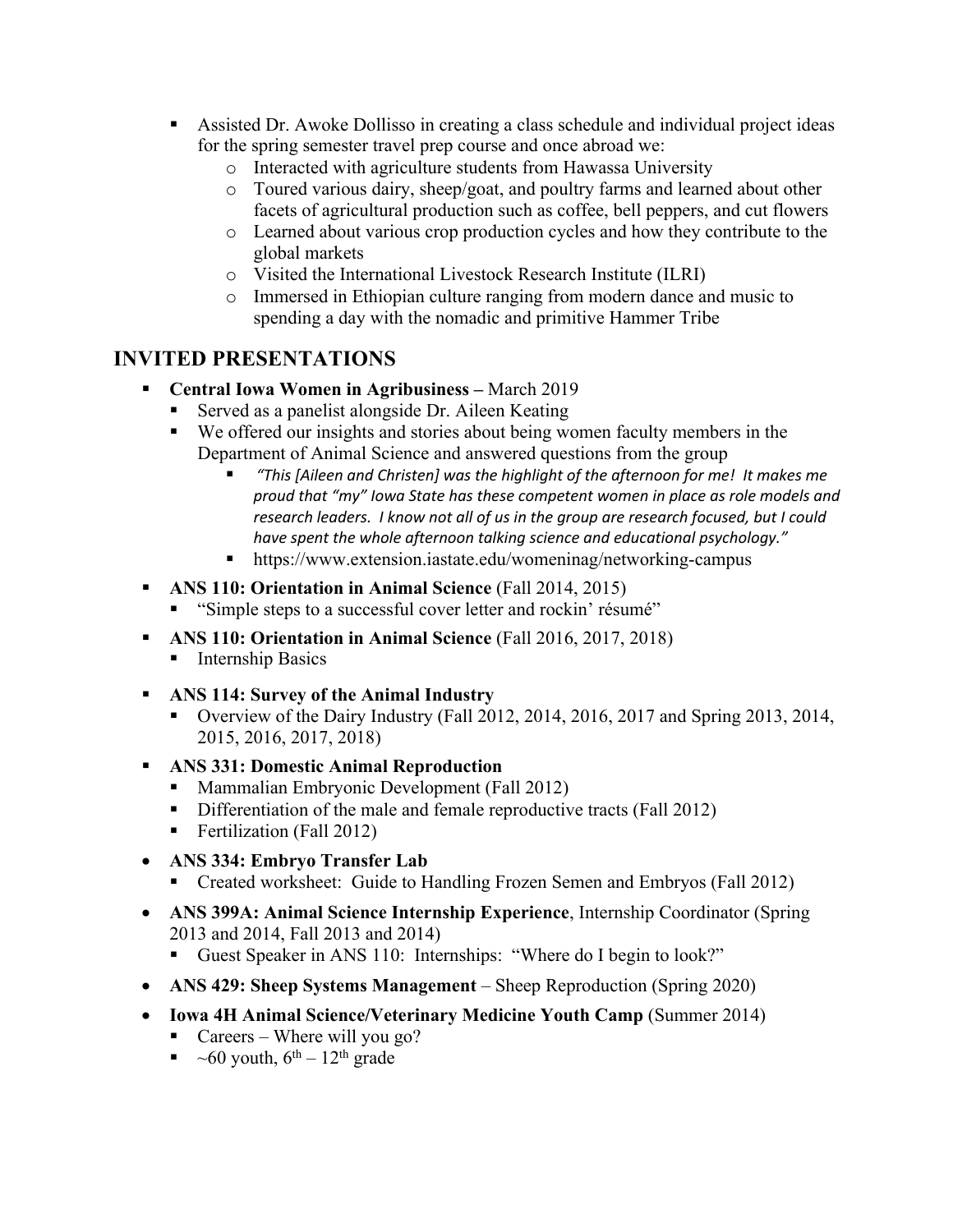# **ADVISING EXPERIENCE**

#### • **Academic Adviser**

- Currently advise 59 undergraduate students in Animal Science, Dairy Science, and General Pre-Veterinary Medicine by providing academic and career guidance
- § Write numerous letters of recommendation for internships, scholarships, and for admittance into professional programs
- **•** Brainstormed ideas along with Dr. Jennifer Bundy and Ms. Kelsey Powell for an Academic Advising Syllabus which was then compiled and sent out by Dr. Jennifer Bundy – released in Fall 2019 for academic advisers within the department
- Utilize an advising worksheet that aids students in preparing for mandatory advising meetings once a semester
- College of Agriculture and Life Sciences Advisor Training Workshop: Mental Health Training, Certified (2013)

| <b>Academic School Year</b> | <b>Advisee Load</b>                         |
|-----------------------------|---------------------------------------------|
| Fall 2012 - Spring 2013     | 26 students (fall) $-40$ students (spring)  |
| Fall 2013 – Spring 2014     | 70 students (fall) – 90 students (spring)   |
| Fall $2014 -$ Spring $2015$ | 84 students (fall) $-$ 83 students (spring) |
| Fall $2015 -$ Spring $2016$ | 96 students (fall) – 96 students (spring)   |
| Fall $2016 -$ Spring $2017$ | 80 students (fall) $-82$ students (spring)  |
| Fall $2017 -$ Spring $2018$ | 95 students (fall) $-74$ students (spring)  |
| Fall 2018 - Spring 2019     | 72 students (fall) $-70$ students (spring)  |
| Fall $2019 -$ Spring $2020$ | 70 students (fall) $-67$ students (spring)  |
| Fall 2020 - Spring 2021     | 67 students (fall) $-59$ students (spring)  |

■ Previous and Current Academic Advising Load Per Academic School Year

- Serve as club advisor for:
	- **ISU Dairy Science Club**: Fall  $2012$  Present,  $\sim$ 110 members
		- § Co-Adviser along with Ms. Haley Jones and Ms. Katie England
			- o Oversee and mentor club members whose mission is to promote fellowship among students, staff, and faculty at Iowa State University who are interested in the dairy community, as well as to establish contact between students, producers, and professionals within the dairy industry.
			- $\circ$  Club manages a budget of ~\$30,000.00
		- Attend monthly main meetings  $(2<sup>nd</sup> Tuesday of each month)$
		- Attend bi-weekly executive team meetings
		- § Club members teamed up with Iowa Dairy Ambassadors and created an ISU Dairy Farm Tour Video that was distributed to elementary schools around Ames – November 2020
		- Contributed content for a DSC educational video about dairying ('A Very Dairy Experience') that was shared on the Iowa State Fair page – August 2020
		- The club donated 2,200 cups of ice cream to 3 local food banks July 2020
		- § Met for 2 hours every week during fall 2019 with the ADSA-SAD Tri-Chairs in order to plan and prepare for hosting the Midwest Regional ADSA-SAD Conference in January 2020 (~24 hours fall semester)
			- $\circ$  Committee worked with a budget of ~\$60,000.00
		- Interact and connect with various dairy companies, organizations, and producers throughout the state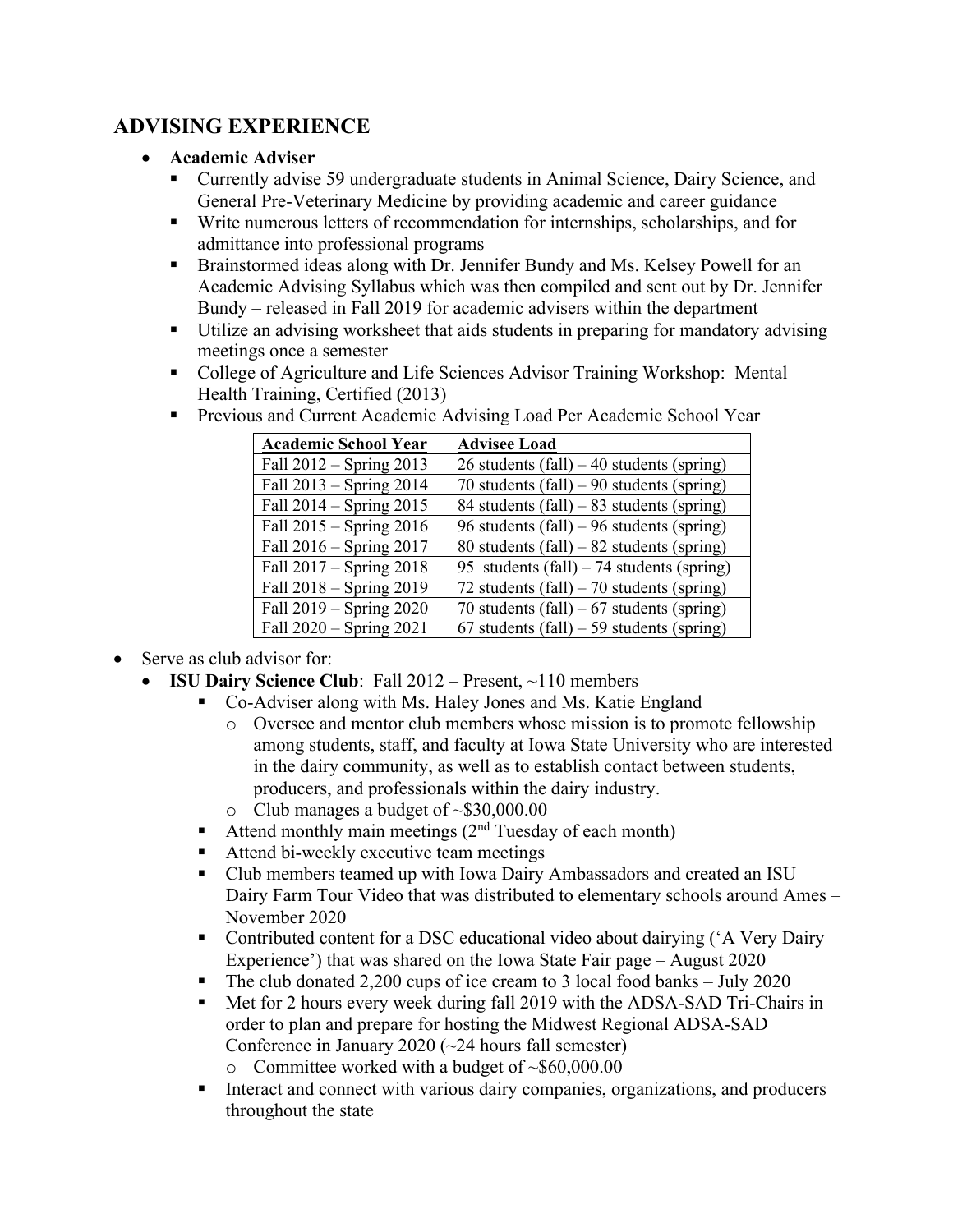- **•** Traveled with 5 club members and Dr. Timms to national ADSA in  $TN 2018$
- Traveled with 5 club members and Dr. Timms to national ADSA in PA 2017
- Chaperone for club trip to regional ADSA-SAD Conference: 5 years
- Attend Annual Dairy Science Club Banquet: 7 years
	- o Provide an update on the dairy judging teams
	- o Provide Advisor's Comments and Dairy Judging Team Write Ups for the Squirts 'n Kicks Annual Yearbook
	- o Coordinated and secured 13 sponsorships for senior club members to receive a Lifetime Membership into the National Dairy Shrine
	- o Assist in selection of ~31 Dairy Science Scholarships: ~\$50,000.00
- Attend Dairy Science Club Fall BBQ: 9 years
- Event adviser for Dairy Youth Coalition: 4 years
- Helped ship ice cream to Washington D.C. for the Association of Public and Land-grant Universities (APLU) Congressional Creamery Social – January 2016
- Event chaperone for "Best Butts" Spring 2013 and 2014
- Volunteered at "Food at First" Fall 2012 Spring 2013
- Served as past club advisor for:
	- **Sigma Alpha Sorority:** January 2013 May 2014, 91 members
		- § Participated in National Chapter Visit/Meeting January 2013
		- Attend bi-weekly meetings and offer guidance when needed
	- **Horse Interest Group for Block and Bridle**: January 2013 December 2013, ~40 members
		- Attended monthly meetings to discuss current club happenings
		- Trip chaperone to the American Quarter Horse World Show in Oklahoma City, OK – 24 students, Fall 2013
		- **•** Trip adviser to the Rita Crundwell Sale in Dixon,  $IL 11$  students, Fall 2012
	- **Additional Student Organization Advising:** 
		- Block & Bridle Scholarship Selection Committee Member Spring 2018
		- Chaperone for the ISU Equestrian Team to Madison, WI for a weekend competition, Spring 2013, 16 team members
		- Block & Bridle Event Adviser for the Freshman and Transfer Fall BBQ–Fall 2013
		- Block & Bridle Event Adviser for Little North American Fall 2013
		- § Incoming Animal Science Freshman trip adviser to the Henry Doorly Zoo Fall 2012, 23 students
	- **Additional Organization Participation:**
		- § Block and Bridle: LNA Dairy Showmanship Judge October 2020
		- Attended 1<sup>st</sup> Annual AGR Faculty/Staff Appreciation Dinner November 2019

# **SCHOLARSHIP IN TEACHING AND LEARNING**

- Participant in the SoTL (Scholarship of Teaching and Learning) Scholars Program through the Center for Excellence in Learning and Teaching (CELT) for Fall 2016-Spring 2017
	- Research study titled: The effectiveness of note-taking pairs on retention of scientific and popular press articles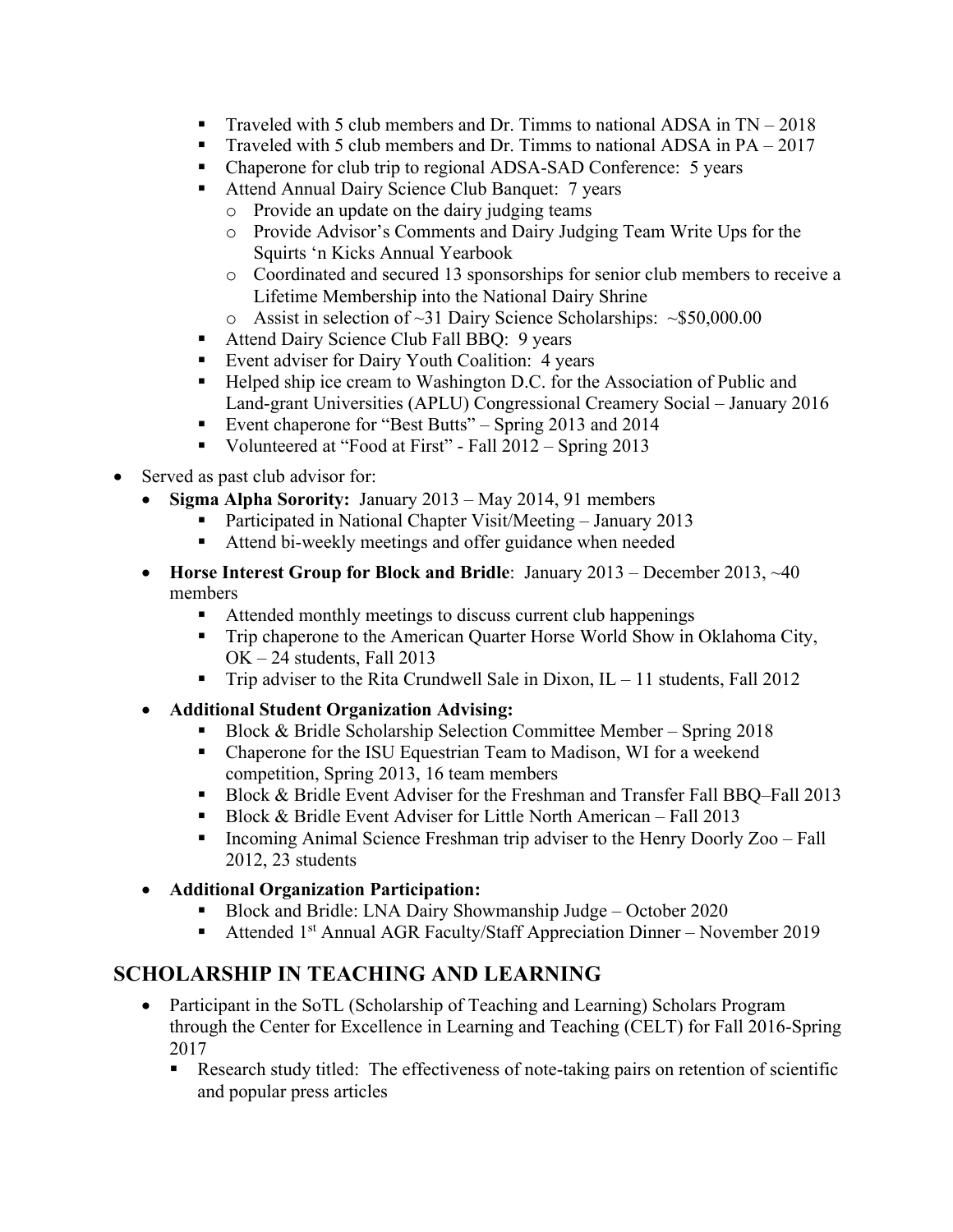- Received \$1850.00 for completion of program to be used towards Professional Development
- Create, develop, implement, analyze, and ultimately present and/or publish scientific findings

# **PEER EVALUATION OF TEACHING – EVALUATOR**

- Dr. James Koltes: observed ANS 434 Dairy Systems Management Fall 2019
- Dr. Crystal Brillhart: observed MICRO 302L Microbiology Laboratory Fall 2020
- Dr. Dawn Koltes: analyzed ANS 214 Domestic Anatomy and Physiology Online Fall 2020

## **GRANTS AND FUNDING**

- Eldred & Donna Harman Endowment Grant, 2013 **\$1,500.00 Funded**, Intramural ■ New Wireless Buzzers for Quiz Bowl, 100% responsibility
- Eldred & Donna Harman Endowment Grant, 2013 **\$2,60.00 Funded**, Intramural
	- § Funding for hor d'oeuvres, small dessert snacks, and beverages for the Fall 2014 ANS 399A Internship Poster Fair, 100% responsibility
- CIP International Travel Grant "Summer 2013 Ethiopia Study Abroad: Agriculture in Africa", **\$3,000 Funded**, 100% responsibility
- Johnson, A., J. Sterle, H. Jennings-Duoss, **C. Jackson**, B. McNeil. 2012. Video capture of beef cattle handling and behavior for the development of a new course in Livestock Handling and Safety. Edith D. Lagerstrom Beef Cattle Management and Entrepreneurship Fund. **\$2,555 Intramurally Funded**, Course Co-Developer, 20% responsibility
- Johnson, A., J. Sterle, H. Jennings-Duoss, **C. Jackson**, B. McNeil. 2012. Animal Science 190X Livestock Handling Course Beta Testing. Eldred and Donna Harman Grant, **\$6,000 Intramurally Funded**, Course Co-Developer, 20% responsibility

# **PUBLICATIONS**

• **Jackson, C. G.,** T. L. Neville, V. R. G. Mercadante, K. M. Waters, G. C. Lamb, C. R. Dahlen, and R. R. Redden. 2014. Efficacy of various five-day estrous synchronization protocols in sheep. Small Ruminant Res. 120:100-107

# **ABSTRACTS**

(\* denotes presenting author)

- **Burgett, C. G**., J. J. Mitchell, and J. M. Bundy. 2018. Effects of note-taking pairs on students' reading retention of scientific and popular press articles. Abstract presented at NACTA National Meeting in Ames, IA. June 2018.
- **Burgett, C. G**.\*, J. A. Sterle, and J. M. Bundy. 2017. Male seniors were the lowest performing students in an introductory to dairy cattle science course. Abstract presented at ADSA National Meeting in Pittsburgh, PA. June 2017.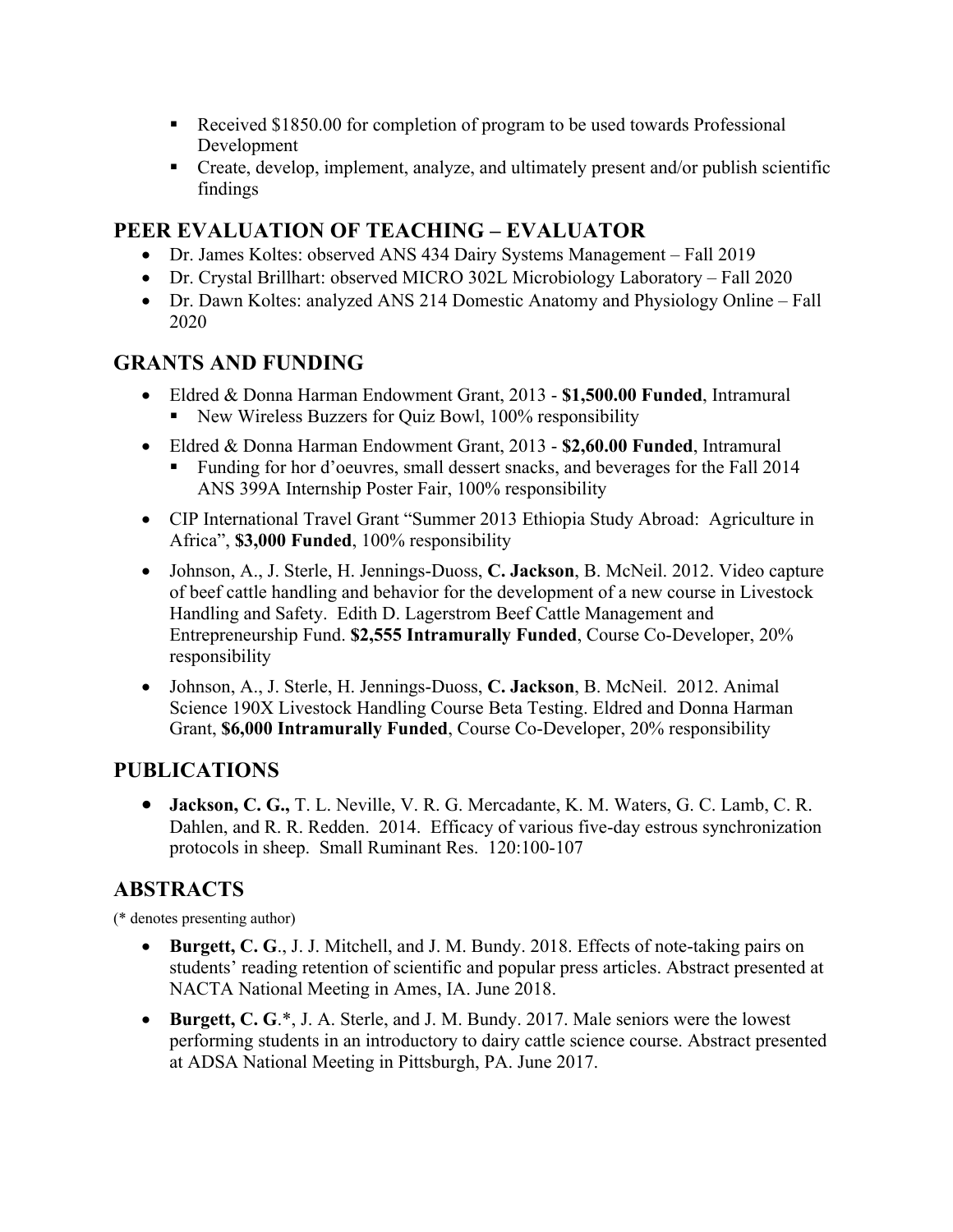- Jennings H\*, **Jackson C**, Johnson A, Sterle J, McNeil B. 2015. Impacts of Course Delivery Methodology and Duration for a Hands-On Learning Based Approach to Livestock Handling. NACTA Journal: Vol. 59, Suppl. 1.
- **Jackson, C. G.\*,** B. J. Williams and E. P. Berg. 2012. Gender has a substantial impact on student success in introductory animal science courses. Abstract presented at ASAS Joint Annual Meeting in Phoenix, AZ. July 2012.
- **Jackson, C. G.\*,** T. L. Neville, V. R. G. Mercadante, K. M. Bischoff, G. C. Lamb, C. R. Dahlen, and R. R. Redden. 2012. Out-of-season reproductive performance of ewes synchronized to estrus with various 5 d protocols. Abstract presented at WSASAS Meeting in Phoenix, AZ. July 2012.
- **Jackson, C. G.\*,** T. L. Neville, C. R. Dahlen, and R. R. Redden. 2011. Estrous synchronization in sheep using gonadotropin-releasing hormone, prostaglandin, and controlled internal drug release inserts. Abstract presented at WSASAS Meetings in Miles City, MT. June 2011.
- **Jackson, C. G.\***, E.K. Harris, K. A. Vonnahme, and E. P. Berg. 2010. Effects of maternal exercise during gestation on resting blood oxygen levels and gilt behavior. Presented at Midwest Sectional ASAS/ADSA Meetings in Des Moines, IA. March 2010.

# **INDUSTRY/EXTENSION PULBICATIONS**

- McNeil, Brady M.; Jennings, Heather A.; **Jackson, Christen G.**; Johnson, Anna K.; and Sterle, Jodi A. (2015) "An Experimental Course: Animal Handling, Safety, and Well-Being," Animal Industry Report: AS 661, ASL R3038. 295 Downloads as of 12/8/2020.
- **Jackson, C. G.** 2013. Reproductive Performance in Sheep: Utilization of various fiveday estrous synchronization protocols. North Dakota Sheep Industry Newsletter. January 2013.

# **EXTENSION AND YOUTH OUTREACH**

- Reviewer for publication 4H 0390, Bottle Bucket Calf December 2020
- Organized Dairy Farm Tour and Workshops for Southern Valley FFA, Nebraska, October 2017
	- Conducted Dairy Judging Workshop for 4 FFA participants
- National Ayrshire Convention Youth Quiz Bowl Judge, Altoona, IA June 2017
- Attended Dairy Iowa June 2015, 2016, 2017
- Land O' Lakes Calf College, Ames, IA May 2015
- Attended annual Iowa State Dairy Association meeting January 2015, 2016, 2018
- National Junior Holstein Convention- Quiz Bowl Judge, Dubuque, IA June 2014
- Family Day On the Farm at the ISU Dairy Farm: June 2013, 2014, 2015, 2017, 2018, 2019
	- https://vimeo.com/221483128 (2017)
	- § https://www.cals.iastate.edu/features/2015/iowa-state-dairy-farm-open-house (2015) o Guest presenter in videos
	- Provided tours of the dairy farm and educated visitors about the dairy industry
- Iowa State 4-H Youth Dairy Quiz Bowl Contest: June 2013, 2014, 2016, 2017, 2018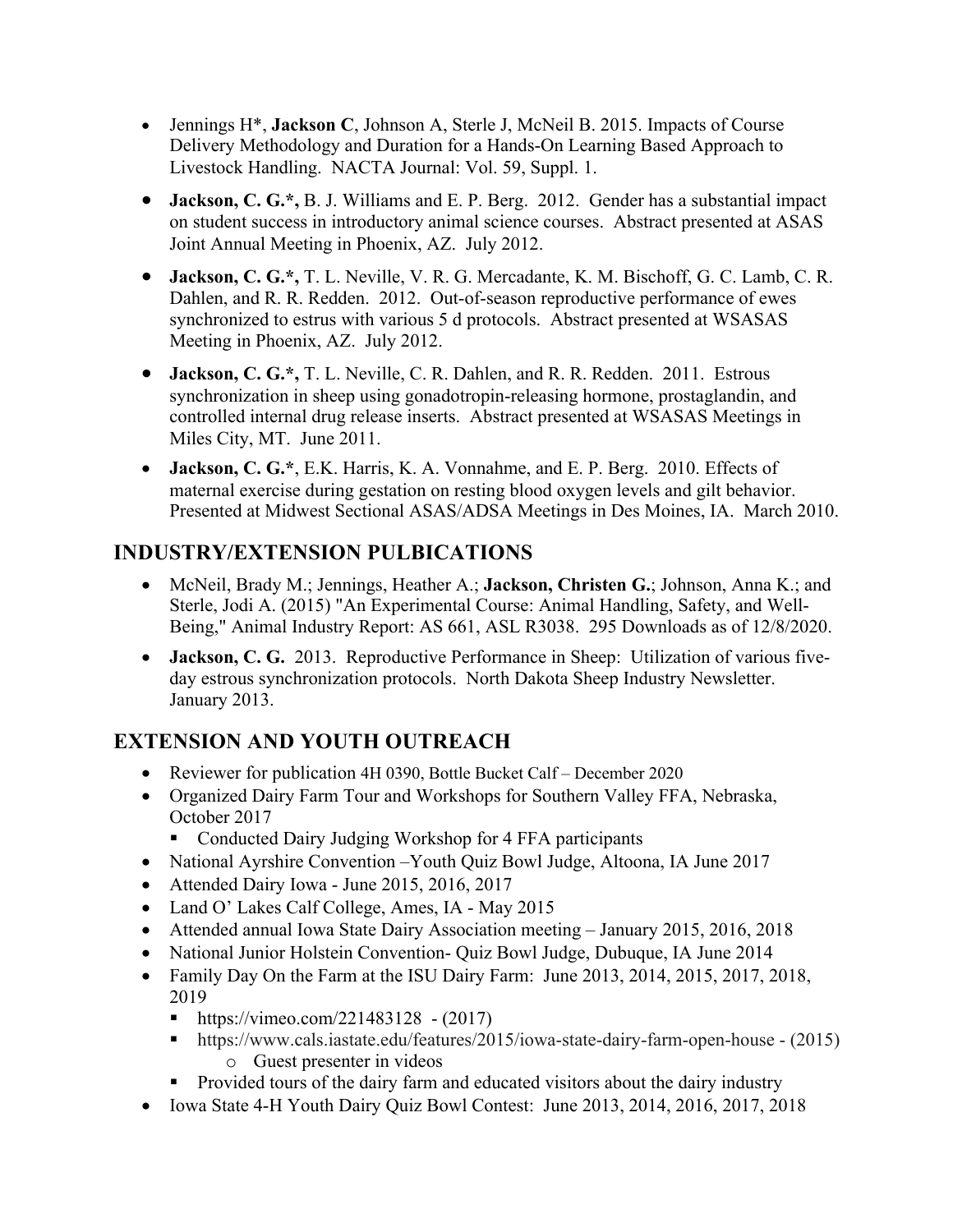- Assisted in coordination of events on contest day
- Iowa State University 4-H Ag Round Up:June 2013, 2014, 2015, 2016, 2019
	- In 2015, 2016, and 2019 was the sole coordinator of the dairy workshop o Brought in numerous guest speakers
	- Co-coordinated with Dr. Kilmer the Dairy Cattle Workshop for 2013 and 2014
	- Conducted Repro Wet Lab for approximately 20 students
	- Invited speaker in the Sheep Workshop: Presented "Why I Like Wool" 2013

#### • **Youth Contest Official**

- North Dakota State Fair 4-H and FFA Youth Show Judge: July 2017  $\circ$  ~70 dairy cattle
- Jasper County, Iowa 4-H Youth Dairy Cattle Judge: July 2016, 2017  $\circ$  ~30 dairy cattle
- Bremer County, Iowa 4H Youth Dairy Cattle/Goat Judge (August 2014)  $\circ$  ~80 dairy cattle and ~15 dairy goats
- Iowa 4-H State Youth Dairy Judging Contest Official (August 2013, 2014, 2015)
- North Dakota State Fair FFA Dairy Round Robin Judge (July 2010, 2012, 2013)
- North Dakota State 4-H/FFA Dairy Judging Contest Official (June 2011, 2012)

# **IOWA STATE UNIVERSITY DEPARTMENTAL COMMITTEES**

- Equity, Diversity, and Inclusion Committee: Spring 2018 Present
- Curriculum Committee: Fall 2012 Present
- Student Recruitment and Retention Committee: Fall 2012 Present
- Chuck Wagon/Graduation Luncheon Committee: Fall 2012 Present
	- § Chair: Fall 2016 Spring 2018
	- Volunteer: Fall 2019
- 4-H Round-Up Committee: Fall 2012 Present
- Departmental Academic Quadrathlon: Fall 2012 Present
	- Dairy Station Leader Fall 2020
- 4-H Curriculum Development Committee: Fall 2012 Spring 2014
- Search committee member for:
	- Lecturer Position  $-2014$
	- 4-H/Stem Curriculum Development Position 2013

## **IOWA STATE UNIVERSITY DEPARTMENTAL/UNIVERSITY SERVICES**

- Member of Iowa's Dairy Center Strategic Planning Committee January 2019
- Volunteer at Breakfast on the Farm, NICC at Calmar, IA June 2015
- Iowa State University College of Veterinary Medicine (CVM) Interviewer
	- Volunteered 8 hours in December 2015 to assist with 8 CVM behavioral interviews
	- Volunteered 8 hours in December 2013 to assist with 8 CVM behavioral interviews
- Midwest ASAS Academic Quadrathlon Lab Practicum Liaison between American Society of Animal Science (ASAS) and the Department of Animal Science at ISU: March 2014, 2015, 2016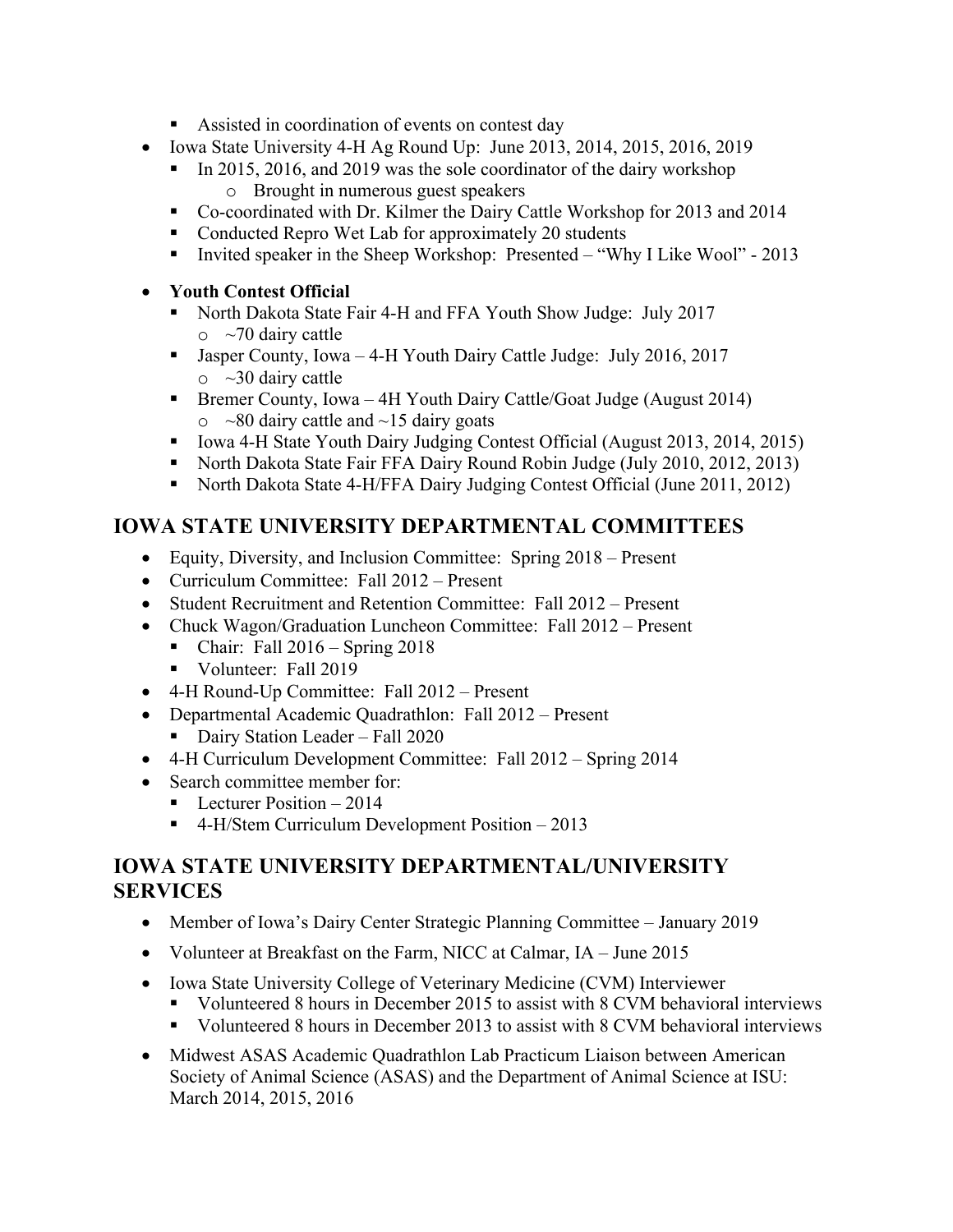Department of Animal Science, Iowa State University, Ames, Iowa

- Coordinated the lab practical portion of the Midwest ASAS Academic Quadrathlon and hosted 15 universities in 2014, 14 in 2015, and 16 in 2016
- Midwest ASAS Academic Quadrathlon Dairy Lab Practicum Coordinator, Omaha, NE 2017, 2018, 2019, 2020
	- Coordinated the Dairy Lab Practicum Station for the regional contest
	- Served as chaperone and oversaw the ISU team at the AQ competition
	- In 2019 gather supplies needed for the dairy station and another faculty member facilitated the station
- ISU Local Academic Quadrathlon Co-Chair 2018
	- § Dr. Stephanie Hansen and I served as co-chairs for the 2018 ISU AQ Contest
	- Met with Block and Bridle co-chairs frequently to get event planned and organized
	- **•** Implemented the written exam station along with Quiz Bowl and the Lab Practicum
	- 4 teams competed
- World Food Prize Immersion Session Presenter: April 2013 and 2014 Department of Animal Science, Iowa State University, Ames, Iowa
	- Hosted the reproduction station which had various reproduction tracts on display and implemented an interactive activity, "Build Your Own Candy Reproduction Tract" (Fall 2013, ~50 participants)
	- Presented, coordinated, and created lecture: Animal + Agriculture: The Miracle of Life in Livestock (April 2013, ~20 participants)

## **CURRICULUM DEVELOPMENT AND ASSESSMENT**

- Iowa State University 4-H/STEM Curriculum
	- Co-Developer.
	- **•** Developed livestock curriculum for online learning modules for Iowa Youth.
- Animal Science 190X: *"Livestock Handling, Well-Being and Safety"*
- Course Co-Developer, Dairy 101 and Dairy Lab Instructor • Animal Science 310X: *"Advanced Career Preparation in Animal Science"* 
	- Course Developer, Instructor.
- New Adviser Online Training Modules
	- Co-Developer.

#### **PROFESSIONAL DEVELOPMENT**

- Project LEA/RN Continuing Support Group, Member: Fall 2013 Present
	- Composed of a small group of faculty members from across campus, that meets every two weeks for two hours, who are committed to learning and exploring new innovative approaches to teaching and understanding how the brain learns
	- § Since July 2020 this group has been meeting once a week for 1 hour
- Frequent podcast listener of: tea for teaching and Teaching In Higher Ed
- Participate in online teaching meetings via WebEx to discuss teaching topics with fellow colleagues in the department
	- Weekly meetings mid-June 2020 August 2020
	- Bi-weekly meetings mid-September November 2020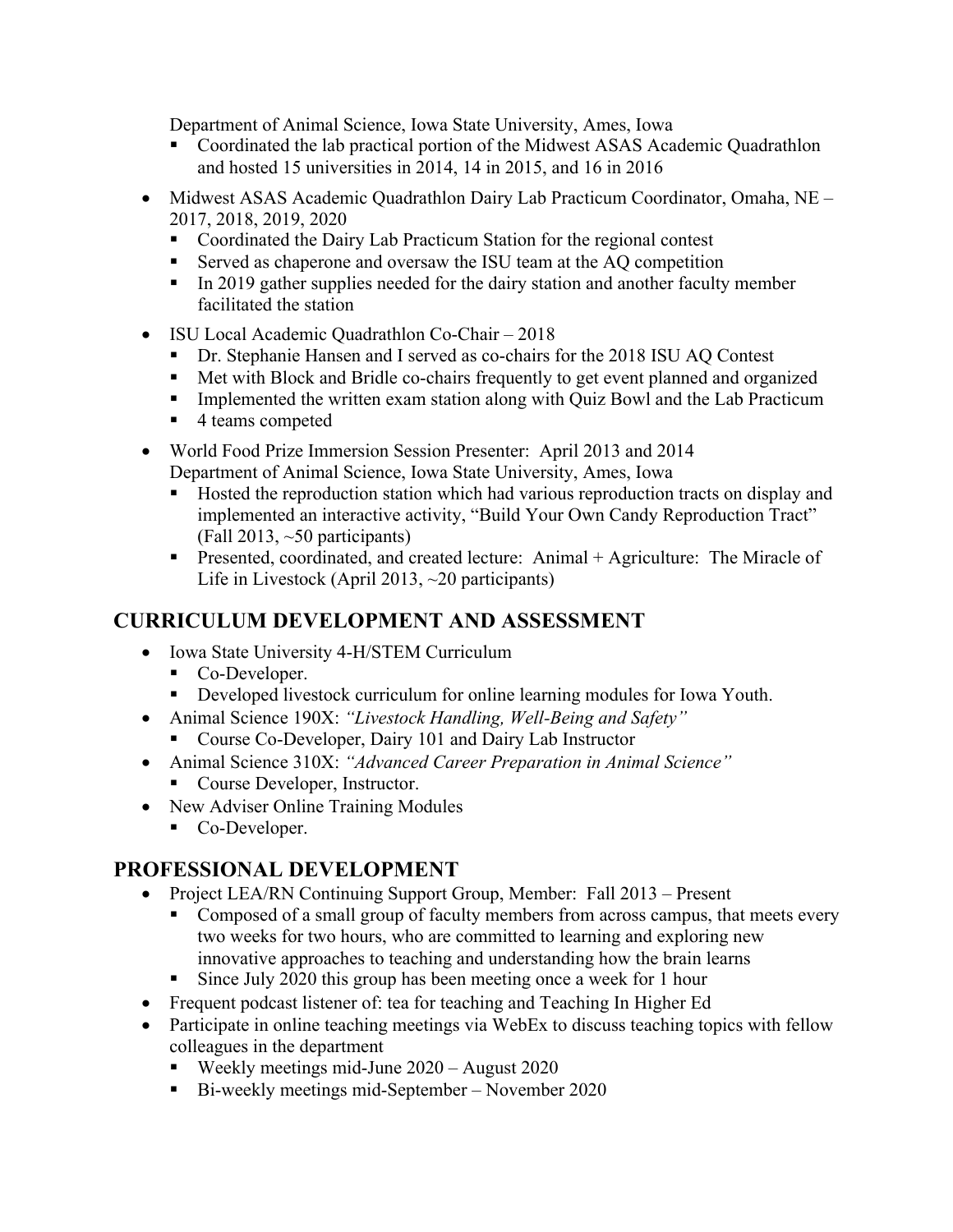- Cardinal Women Program Participant: Fall 2020
- Instructional Innovations in the College of Agriculture and Life Science: December 2020
- Iowa State Dairy Association Annual Meeting: December 2020
- Term Faculty "What's on your mind?" conversation with Dr. Carmen Bain and Dr. Sue Lamont: November 2020
- NACTA Webinar "Creating Engaging Online Learning When Everyone Wants to Be Present": November 2020
- Inclusive Classroom Training: completed pre-workshop learning modules and face-toface training: April and August 2020
- Completed Title IX Training: "Preventing Harassment and Discrimination": August 2020
- CELT Webinar, Top 10 tips for creating an accessible course: June 2020
- 4-State Dairy Nutrition and Management Virtual Conference: June 2020
- "Integrating Employability Skills in the Classroom, Laboratory and Beyond" A Virtual Workshop Presented in Conjunction with NACTA and APLU-APS: June 2020
- NACTA Virtual Conference: June 2020
- Understanding FERPA Training: May 2020
- NACADA Webinar Series: "A Deeper Look at Incorporating Coaching Conversations into Academic Advising Practices" – February 2020
- Transferology Workshop January 2020
- Cultural Competency Series: Cultural Awareness Training January 2020
- Fall 2019 Academic Advising Summit September 2019
- 22nd Annual Financial Aid Campus Partners Conference September 2019
- Successfully completed, *Dairy Production and Management*, an online non-credit course authorized by The Pennsylvania State University and offered through Coursera
- College of Agriculture and Life Science's Student Success and Retention Symposium: From Data to Action – March 2019
- Participant in Robin DiAngelo's workshop on White Fragility February 2019
- Alan Alda Center for Communicating Science "Connection is a Choice" February 2019
- Active participant in the 2018 ADSA Pre-Conference Workshop titled, Teaching: Implementing Active Learning – June 2018
- Attended and presented at the North American Colleges and Teachers of Agriculture conference hosted by Iowa State University, June  $12^{th} - 15^{th}$ , 2018; Ames, IA
- How to Handle Students in Distress Workshop put on by Dr. Tyler May 2018
- Attended ISCORE (The Thomas L. Hill Iowa State Conference on Race and Ethnicity) Spring 2018
- Engaged participant in the 2017 ADSA Pre-Conference Teaching Workshop June 2017
	- § Read the book How Learning Works 7 Research-Based Principles for Smart Teaching
- Spring 2017 Academic Advising Summit April 2017
- Participant in the Scholarship of Teaching and Learning (SoTL) Scholars Program through the Center for Excellence in Learning and Teaching for Fall 2016 - Spring 2017
- Participant in CELT Workshop Series, The Research-Based Flipped Classroom: Team-Based Learning – June 2016
- 2016 Iowa Academic Advising Network (IowAAN) Drive-in Conference March 2016
- Certified National Dairy FARM Program Verifier Training: Completed May 2015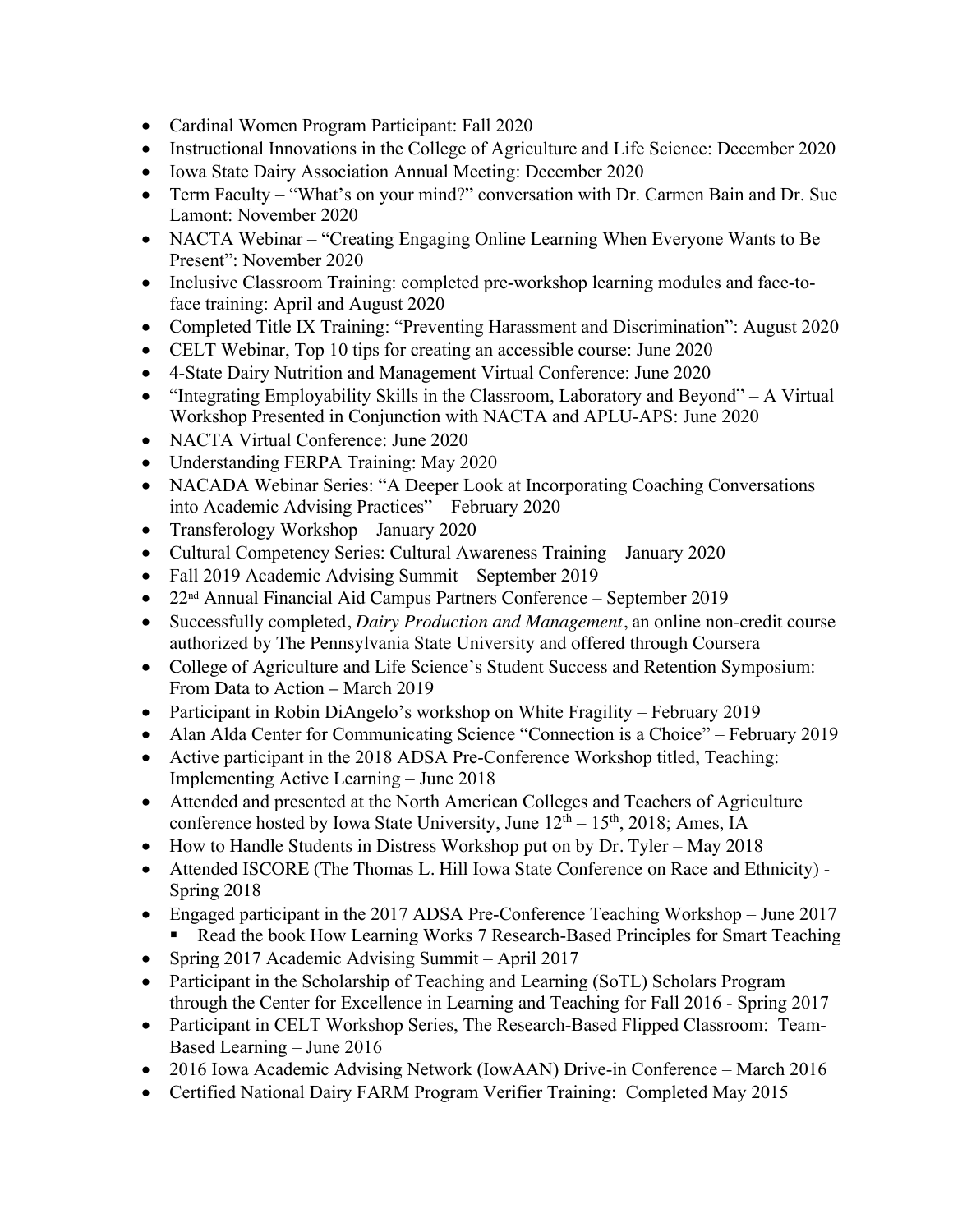- Certificate of Completion: Advanced Dairy Nutrition Course by Dr. Michael Hutjens at the University of Illinois in May 2015
- Spring 2015 Advising Summit: Matters of Advising: Spotlight on Success
- Attended SVPP Balancing Work and Private Life, March 2015
- CALS Women's Networking Luncheon for non-Tenure Eligible Faculty hosted by Dr. Sue Lamont. Explored concepts and practical tips from Greg McKeown's book, "Essentialism: The Disciplined Pursuit of Less" – March 2015
- Hoof Trimming Lab Workshop at ISU CVM with Dr. Jan Shearer February 2015
- 62<sup>nd</sup> Annual Spooner Sheep Day in Spooner, WI August 2014
- WebCast: Managing Online Course Workload offered through the Brenton Center for Agricultural Instruction & Technology Transfer - July 2014
- CELT: PowerPoint: Beyond Bullets: Being Creative in the Classroom April 2014
- CELT: Award-Winning Faculty Series: Aligning Your Course With Learning Objectives Creates Efficiency - February 2014
- CELT lecture: Promoting Academic Integrity November 2013
- CALS Equity Luncheon: "Journeys: with help along the way" hosted by Dr. Sue Lamont and sponsored by CALS ADVANCE – October 2013
- CALS Adviser Training Workshop Student Issues: Recognition and Referrals October 2013
- Fall 2013 Advising Summit: Violence Incident Response Training (V.I.R.T.)/(ALICE) September 2013
- Spring 2013 Advising Summit: Is there an app for that?
- Attended seminar, "Coming Into Your Own" and luncheon with Dr. Nancy Irlbeck as a part of the CALS "Alumni of Excellence" series - March 2013
- CELT seminar: Bb Learn: Using tests, quizzes, and surveys February 2013
- CELT seminar: How to incorporate writing assignments into the classroom February 2013
- CELT seminar: Frantic Student, Busy Instructor: How to Incorporate Writing into Your Class – February 2013
- Completed Project LEA/RN (Learning Enhancement Action/Resource Network) Workshop: Introduction to Learning-Centered Classes & Meetings – January 2013
- "Mentoring Relationships: Building Connections to Explore Career Options," hosted by the ISU ADVANCE Equity Advisors and Women's and Diversity Grants Program - 2013
- Attended bi-weekly Teaching and Advising meetings hosted by Dr. Sterle 2013
	- Clickers in the Classroom CELT
	- Using SafeAssign on BlackBoard CELT
	- Using quizzes and tests on BlackBoard CELT
	- Recognizing and Reporting Disruptive Behavior Detective Nick Grossman
- CELT Lunch and Learn: "Beyond Social Media (A Retention Opportunity Hidden Behind a Facebook Mask)," by Dr. Howard Tyler – Fall 2012
- CALS Equity Luncheon: "Strategies and Issues in Work-Life Satisfaction" hosted by Dr. Sue Lamont – Fall 2012
- Moderator for seminar series at the National Goat Expo in Des Moines, IA Fall 2012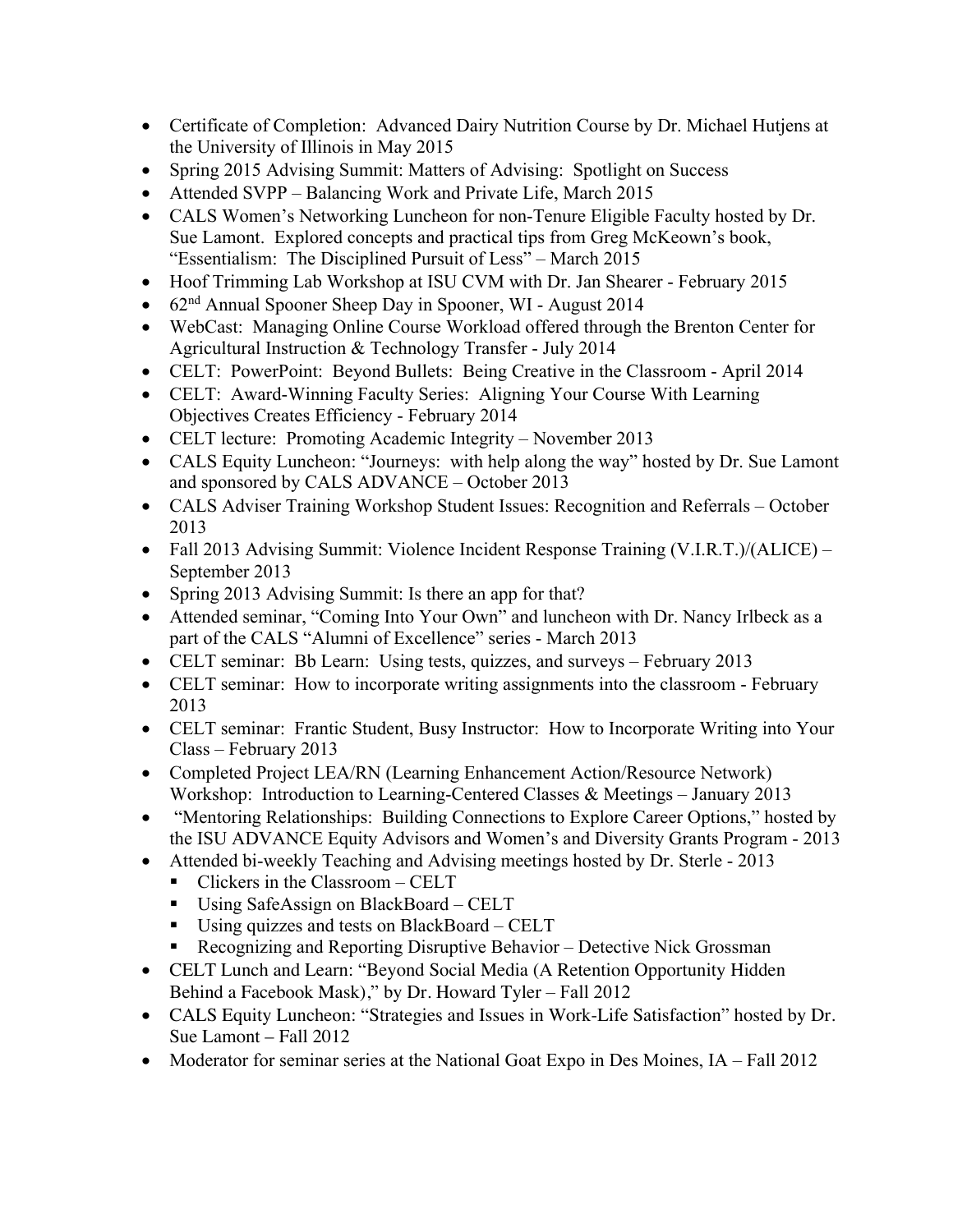# **UNIVERSITY AND DEPARTMENTAL RECRUITMENT**

- Journey to Animal Science at Iowa State University Recruitment Webinars Panelist
	- Webinar  $1 75$  attendees held in November 2020
	- Webinar  $2 63$  attendees held in January 2021
- Experience Iowa State (EIS): January 2014 Spring 2018
	- Conducted a total of 5 EIS sessions with 29 families present total
	- Completed EIS recycle visits  $-8$  total visits with 9 families total
- ISU Animal Science Student and Family Visits (1:10 visits): January 2013 Present
	- 106 student visits have been completed to date with 214 families total in attendance
- ISU Transfer Student Visits and Orientations: January 2013 2016
- ISU Freshmen Orientation: Summer 2013 Present
	- Aided in Virtual Summer Orientation with incoming freshman 11 sessions in 2020
	- Assist incoming departmental freshman register for classes during summer orientation – 38 summer orientations sessions from 2013-2019
- ISU CALS Junior Visit Day: Spring 2013 Present
- ISU CALS Parents/Family Weekend Reception: Fall 2012, 2013, 2014
- State FFA BBQ helped serve dinner: Spring 2014, 2017
- ISU Animal Science Monitor Maintenance, Co-Manager: Fall 2012 Fall 2018
- ISU Animal Science's Facebook Page, Manager: Fall 2012 Spring 2018

# **FACULTY MENTORING**

• Mentoring Crystal Brillhart, Assistant Teaching Professor through the advancement process to Associate Teaching Professor

# **HONORS AND RECOGNITION**

- 2020 Iowa Beta Chapter of Gamma Sigma Delta, The Honor Society of Agriculture Teaching Award of Merit
- 2020 Initiate Iowa State University Gamma Sigma Delta, Beta Chapter
- 2020 American Society of Animal Science/American Dairy Science Association Midwest Outstanding Young Teacher Award Recipient
- 2020 Nominee for the College of Agriculture and Life Sciences (CALS) Excellence in Teaching by Term Faculty Award
- 2019 Nominee for the CALS Student Recruitment and Retention Award
- 2018 Nominee for the CALS Student Recruitment and Retention Award
- 2017 CALS Early Adviser Award Recipient
	- o Member of the CALS Louis Thompson Advising Academy
- 2011 NDSU's Masters of Success Program Winning Project Manager awarded by Steve Winfrey, Matt Skoy, and Amy Graff (Advanced Leadership Development Program)
- Former featured student on the NDSU Homepage University Relations o https://www.ndsu.edu/vpur/studentnews/archive/christen\_jackson/
- 2010 2<sup>nd</sup> Place in the undergraduate research competition, oral division at the ASAS/ADSA Midwest Regional Meetings.